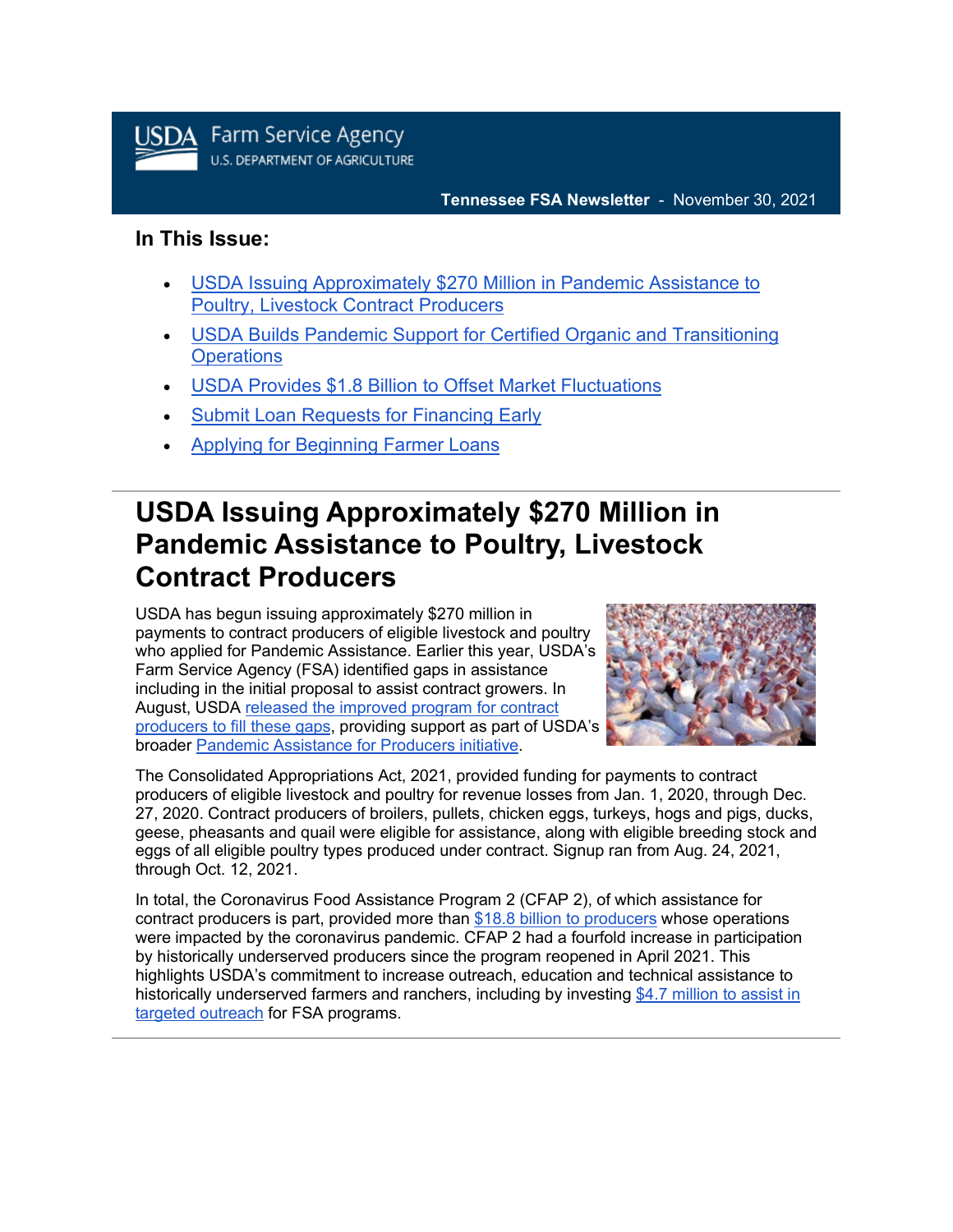# <span id="page-1-0"></span>**USDA Builds Pandemic Support for Certified Organic and Transitioning Operations**



The U.S. Department of Agriculture (USDA) will provide pandemic assistance to cover certification and education expenses to agricultural producers who are certified organic or transitioning to organic. USDA will make \$20 million available through the new [Organic and Transitional Education and](https://www.farmers.gov/pandemic-assistance/otecp?utm_medium=email&utm_source=govdelivery)  [Certification Program \(OTECP\)](https://www.farmers.gov/pandemic-assistance/otecp?utm_medium=email&utm_source=govdelivery) as part of USDA's broader [Pandemic Assistance for Producers](https://www.farmers.gov/coronavirus/pandemic-assistance?utm_medium=email&utm_source=govdelivery) initiative, which provides new, broader and more equitable opportunities for farmers, ranchers and producers.

During the COVID-19 pandemic, certified organic and transitional operations faced challenges due to loss of markets, and increased costs and labor shortages, in addition to costs related to obtaining or renewing their organic certification, which producers and handlers of conventionally grown commodities do not incur. Transitional operations also faced the financial challenge of implementing practices required to obtain organic certification without being able to obtain the premium

prices normally received for certified organic commodities.

#### **Eligible Expenses**

OTECP funding is provided through the Coronavirus Aid, Relief, and Economic Security Act (CARES Act). Certified operations and transitional operations may apply for OTECP for eligible expenses paid during the 2020, 2021 and 2022 fiscal years. For each year, OTECP covers 25% of a certified operation's eligible certification expenses, up to \$250 per certification category (crop, livestock, wild crop, handling and State Organic Program fee). This includes application fees, inspection fees, USDA organic certification costs, state organic program fees and more.

Crop and livestock operations transitioning to organic production may be eligible for 75% of a transitional operation's eligible expenses, up to \$750, for each year. This includes fees charged by a certifying agent or consultant for pre-certification inspections and development of an organic system plan.

For both certified operations and transitional operations, OTECP covers 75% of the registration fees, up to \$200, per year, for educational events that include content related to organic production and handling in order to assist operations in increasing their knowledge of production and marketing practices that can improve their operations, increase resilience and expand available marketing opportunities. Additionally, both certified and transitional operations may be eligible for 75% of the expense of soil testing required under the National Organic Program (NOP) to document micronutrient deficiency, not to exceed \$100 per year.

#### **Applying for Assistance**

Signup for 2020 and 2021 OTECP will be Nov. 8, 2021, through Jan. 7, 2022. Producers apply through their local Farm Service Agency (FSA) office and can also obtain one-on-one support with applications by calling 877-508-8364. Visit [farmers.gov/otecp](https://www.farmers.gov/pandemic-assistance/otecp?utm_medium=email&utm_source=govdelivery) to learn more.

#### **Additional Organic Support**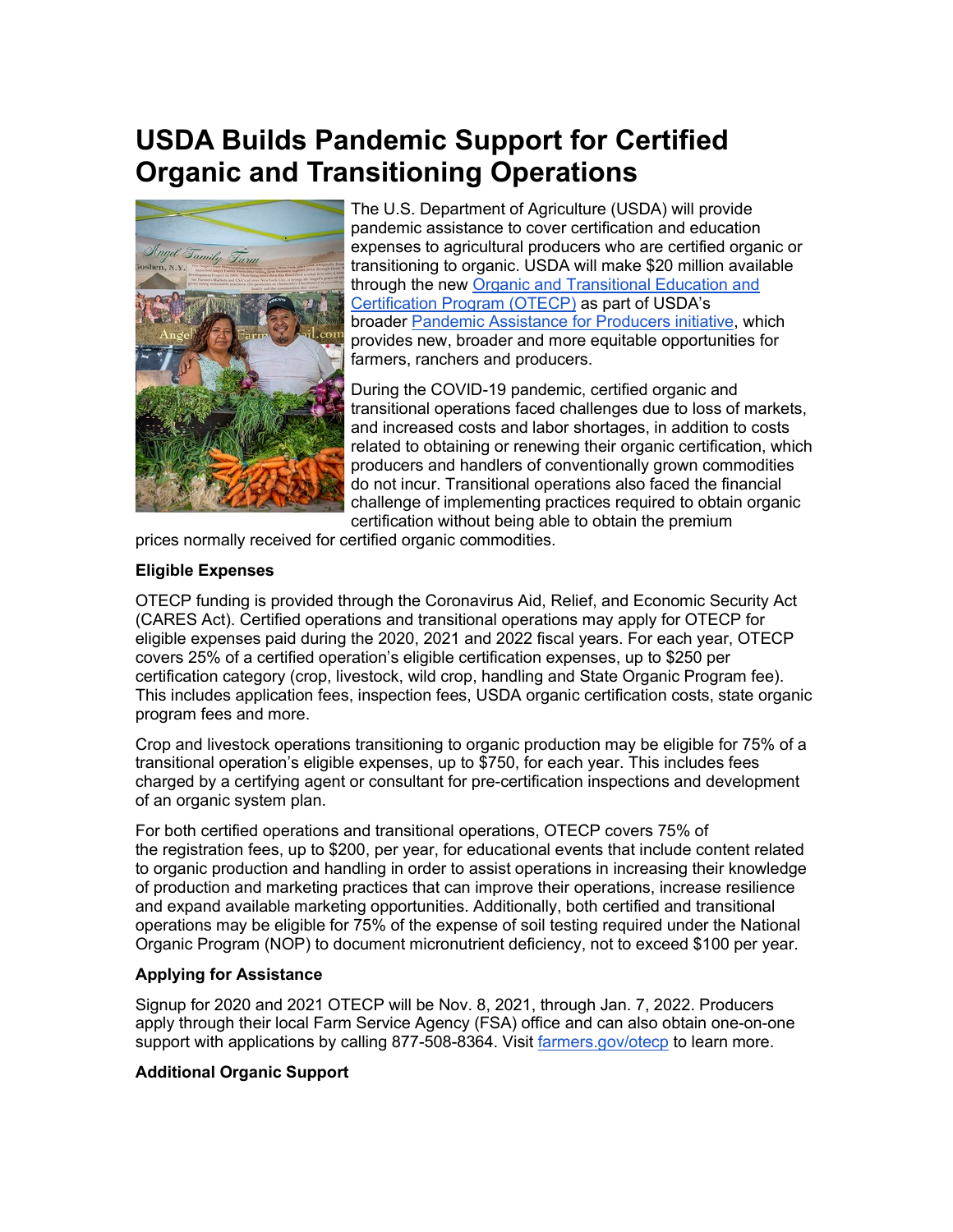OTECP builds upon USDA's Organic Certification Cost Share Program (OCCSP) which provides cost share assistance of 50%, up to a maximum of \$500 per scope, to producers and handlers of agricultural products who are obtaining or renewing their certification under the NOP. This year's application period for OCCSP ended Nov. 1, 2021.

Additionally, USDA's Risk Management Agency announced improvements to the Whole-Farm Revenue Program including increasing expansion limits for organic producers to the higher of \$500,000 or 35%. Previously, small and medium size organic operations were held to the same 35% limit to expansion as conventional practice producers. Also, producers can now report acreage as certified organic, or as acreage in transition to organic, when the producer has requested an organic certification by the acreage reporting date.

To learn more about USDA's assistance for organic producers, visit [usda.gov/organic.](http://www.usda.gov/organic?utm_medium=email&utm_source=govdelivery)

As USDA looks for long-term solutions to build back a better food system, the Department is committed to delivery of financial assistance to farmers, ranchers and agricultural producers and businesses who have been impacted by COVID-19 market disruptions. Since USDA rolled out the Pandemic Assistance for Producers initiative in March, the Department has provided support to America's farmers and ranchers including:

- \$18 billion in [Coronavirus Food Assistance Program 2p](https://www.usda.gov/media/press-releases/2021/03/24/after-identifying-gaps-previous-aid-usda-announces-pandemic?utm_medium=email&utm_source=govdelivery)ayments, including a fourfold increase in participation by historically underserved producers since the program reopened in April 2021.
- Over \$35 million in assistance for those who had to depopulate livestock and poultry due to insufficient processing access (Pandemic Livestock Indemnity [Program\)](https://www.usda.gov/media/press-releases/2021/07/13/usda-provide-pandemic-assistance-livestock-producers-animal-losses?utm_medium=email&utm_source=govdelivery).
- Over \$7 million to date for the logging and log hauling industry (Pandemic Assistance [for Timber Harvesters and Haulers\)](https://www.usda.gov/media/press-releases/2021/07/20/usda-announces-pandemic-assistance-timber-harvesters-and-haulers?utm_medium=email&utm_source=govdelivery). Final payments are being calculated to be disbursed soon.
- \$1 billion to [purchase healthy food for food insecure Americans and build food bank](https://www.usda.gov/media/press-releases/2021/06/04/usda-invest-1-billion-purchase-healthy-food-food-insecure-americans?utm_medium=email&utm_source=govdelivery)  [capacity.](https://www.usda.gov/media/press-releases/2021/06/04/usda-invest-1-billion-purchase-healthy-food-food-insecure-americans?utm_medium=email&utm_source=govdelivery)
- \$350 million in [additional dairy assistance related to market volatility.](https://www.usda.gov/media/press-releases/2021/08/19/usda-announces-improvements-dairy-safety-net-and-new-pandemic?utm_medium=email&utm_source=govdelivery)
- [\\$500 million deployed through existing USDA programs.](https://www.usda.gov/media/press-releases/2021/03/24/after-identifying-gaps-previous-aid-usda-announces-pandemic?utm_medium=email&utm_source=govdelivery)

For more details, please visit [www.farmers.gov/pandemic-assistance.](http://www.farmers.gov/pandemic-assistance?utm_medium=email&utm_source=govdelivery)

### <span id="page-2-0"></span>**USDA Provides \$1.8 Billion to Offset Market Fluctuations**

The U.S. Department of Agriculture (USDA) is in the process of issuing \$1.8 billion in payments to agricultural producers who enrolled in the Agriculture Risk Coverage (ARC) and Price Loss Coverage (PLC) programs for the 2020 crop year. These payments provide critical support to help mitigate fluctuations in either revenue or prices for certain crops. These two USDA safety-net programs help producers of certain crops build back better after facing the impacts of COVID-19 and other challenges.  

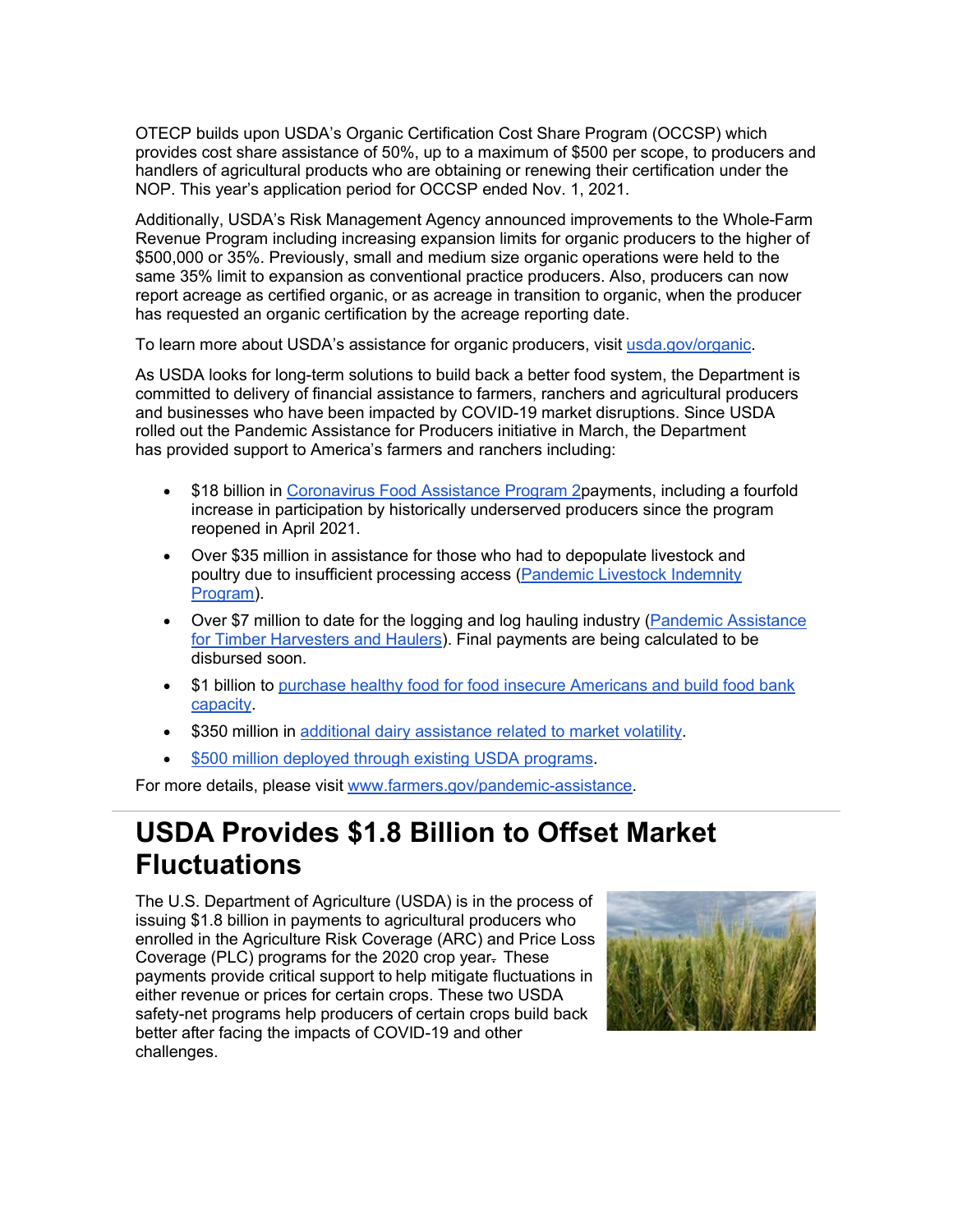In addition, USDA's Farm Service Agency (FSA) is encouraging producers to contact their local USDA Service Centers to make or change elections and to enroll for 2022 ARC or PLC, providing future protections against market fluctuations. The election and enrollment period opened on Oct. 18, 2021 and runs through March 15, 2022. 

#### **2020 Payments and Contracts**

ARC and PLC payments for a given crop year are paid out the following fall to allow actual county yields and the Market Year Average prices to be finalized. This month, FSA processed payments to producers enrolled in 2020 ARC-County (ARC-CO), ARC-Individual (ARC-IC) and PLC for covered commodities that triggered for the crop year.  

For ARC-CO, view the [2020 ARC-CO Benchmark Yields and Revenues online database](https://gcc02.safelinks.protection.outlook.com/?url=https%3A%2F%2Fwww.fsa.usda.gov%2Fprograms-and-services%2Farcplc_program%2Farcplc-program-data%2F%3Futm_medium%3Demail%26utm_source%3Dgovdelivery&data=04%7C01%7C%7C50412c8eedfa42dd08d508d9b440e65d%7Ced5b36e701ee4ebc867ee03cfa0d4697%7C0%7C0%7C637739013103842823%7CUnknown%7CTWFpbGZsb3d8eyJWIjoiMC4wLjAwMDAiLCJQIjoiV2luMzIiLCJBTiI6Ik1haWwiLCJXVCI6Mn0%3D%7C3000&sdata=%2FQg%2FdvTTOsh95DnjvDDAXFQw2B6IJ9litCmXybg7IK8%3D&reserved=0) for payment rates applicable to their county and each covered commodity.   

For PLC, payments have triggered for barley, canola, chickpeas (large and small), dry peas, flaxseed, lentils, peanuts, seed cotton and wheat. More information on rice payments will be announced later this fall and in early 2022.  

For ARC-IC, producers should contact their local FSA office for additional information pertaining to 2020 payment information, which relies on producer-specific yields for the crop and farm to determine benchmark yields and actual year yields when calculating revenues. 

#### **By the Numbers**

More than 1.7 million contracts were signed in 2019.  In 2020, producers signed nearly 1.8 million ARC or PLC contracts, and 251 million out of 273 million base acres were enrolled in the programs.  In 2021, signed contracts surpassed 1.8 million. 

Since the ARC and PLC were authorized by in the 2014 Farm Bill and reauthorized by in the 2018 Farm Bill, these safety-net programs have paid out more than \$32.5 billion to producers of covered commodities. 

#### **2022 Elections and Enrollment**

Producers can elect coverage and enroll in ARC-CO or PLC, which are both crop-by-crop, or ARC-IC, which is for the entire farm. Although election changes for 2022 are optional, producers must enroll through a signed contract each year. Also, if a producer has a multiyear contract on the farm and makes an election change for 2022, it will be necessary to sign a new contract.   

If an election is not submitted by the deadline of March 15, 2022, the election remains the same as the 2021 election for crops on the farm.  Farm owners cannot enroll in either program unless they have a share interest in the farm.    

Covered commodities include barley, canola, large and small chickpeas, corn, crambe, flaxseed, grain sorghum, lentils, mustard seed, oats, peanuts, dry peas, rapeseed, long grain rice, medium and short grain rice, safflower seed, seed cotton, sesame, soybeans, sunflower seed, and wheat.   

#### **Web-Based Decision Tools**

In partnership with USDA, the University of Illinois and Texas A&M University offer web-based decision tools to assist producers in making informed, educated decisions using crop data specific to their respective farming operations. Tools include: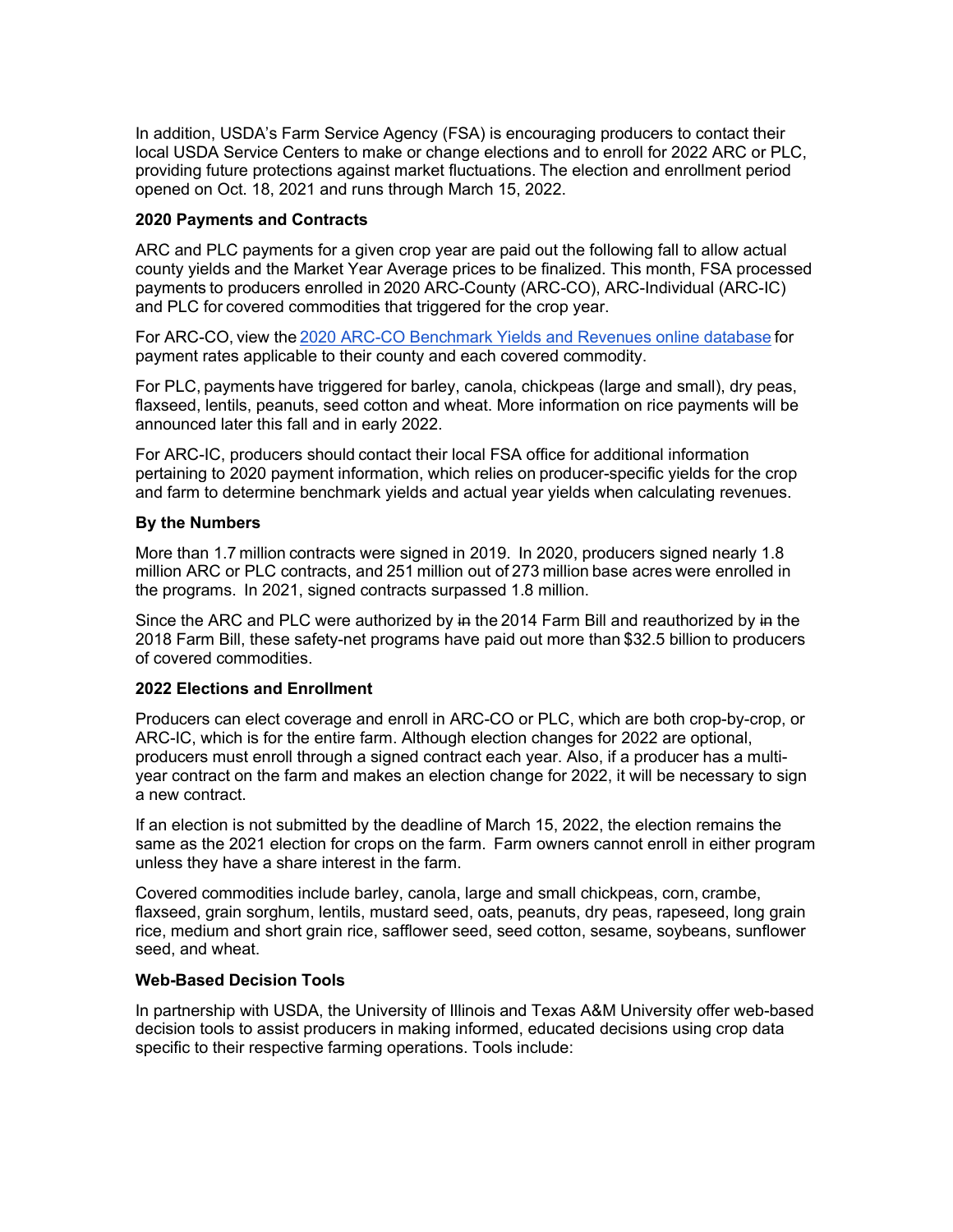- [Gardner-farmdoc Payment Calculator](https://gcc02.safelinks.protection.outlook.com/?url=https%3A%2F%2Ffarmdocdaily.illinois.edu%2F2019%2F08%2Fintroducing-the-gardner-farmdoc-payment-calculator.html%2522%2520%2Ft%2520%2522_blank%3Futm_medium%3Demail%26utm_source%3Dgovdelivery&data=04%7C01%7C%7C50412c8eedfa42dd08d508d9b440e65d%7Ced5b36e701ee4ebc867ee03cfa0d4697%7C0%7C0%7C637739013103852780%7CUnknown%7CTWFpbGZsb3d8eyJWIjoiMC4wLjAwMDAiLCJQIjoiV2luMzIiLCJBTiI6Ik1haWwiLCJXVCI6Mn0%3D%7C3000&sdata=hzMNyJuSZ1SE3buNdMz6cWUfE3olEzEjKUByqB9duD8%3D&reserved=0), a tool available through the University of Illinois allows producers to estimate payments for farms and counties for ARC-CO and PLC.
- [ARC and PLC Decision Tool](https://gcc02.safelinks.protection.outlook.com/?url=https%3A%2F%2Fwww.afpc.tamu.edu%2F%3Futm_medium%3Demail%26utm_source%3Dgovdelivery&data=04%7C01%7C%7C50412c8eedfa42dd08d508d9b440e65d%7Ced5b36e701ee4ebc867ee03cfa0d4697%7C0%7C0%7C637739013103852780%7CUnknown%7CTWFpbGZsb3d8eyJWIjoiMC4wLjAwMDAiLCJQIjoiV2luMzIiLCJBTiI6Ik1haWwiLCJXVCI6Mn0%3D%7C3000&sdata=chDLyMPzEcsFhR%2B1TQE3UOy72mpe%2F%2Fe702JC22xErBQ%3D&reserved=0), a tool available through Texas A&M tallows producers to estimate payments and yield updates and expected payments for 2022.

#### **Crop Insurance Considerations**

ARC and PLC are part of a broader safety net provided by USDA, which also includes crop insurance and marketing assistance loans.  

Producers are reminded that ARC and PLC elections and enrollments can impact eligibility for some crop insurance products.  

Producers on farms with a PLC election have the option of purchasing Supplemental Coverage Option (SCO) through their Approved Insurance Provider; however, producers on farms where ARC is the election are ineligible for SCO on their planted acres for that crop on that farm.  

Unlike SCO, the Enhanced Coverage Option (ECO) is unaffected by an ARC election.  Producers may add ECO regardless of the farm program election. 

Upland cotton farmers who choose to enroll seed cotton base acres in ARC or PLC are ineligible for the stacked income protection plan (STAX) on their planted cotton acres for that farm.   

#### **More Information**

For more information on ARC and PLC, visit the [ARC and PLC webpage](https://gcc02.safelinks.protection.outlook.com/?url=https%3A%2F%2Fwww.fsa.usda.gov%2Fprograms-and-services%2Farcplc_program%2Findex%3Futm_medium%3Demail%26utm_source%3Dgovdelivery&data=04%7C01%7C%7C50412c8eedfa42dd08d508d9b440e65d%7Ced5b36e701ee4ebc867ee03cfa0d4697%7C0%7C0%7C637739013103862739%7CUnknown%7CTWFpbGZsb3d8eyJWIjoiMC4wLjAwMDAiLCJQIjoiV2luMzIiLCJBTiI6Ik1haWwiLCJXVCI6Mn0%3D%7C3000&sdata=iQMrrbBpdiPqcle7fOPv8y5ym3I0pDY%2BR5Oz5DKd8Wg%3D&reserved=0) or contact your local [USDA Service Center](http://www.farmers.gov/service-locator?utm_medium=email&utm_source=govdelivery). 

## <span id="page-4-0"></span>**Submit Loan Requests for Financing Early**



The Farm Loan team in your local county is already working on operating loans for spring 2022 and asks potential borrowers to submit their requests early so they can be timely processed. The farm loan team can help determine which loan programs are best for applicants.

FSA offers a wide range of low-interest loans that can meet the

financial needs of any farm operation for just about any purpose. The traditional **farm operating and farm ownership loans** can help large and small farm operations take advantage of early purchasing discounts for spring inputs as well expenses throughout the year.

**Microloans** are a simplified loan program that will provide up to \$50,000 for both Farm Ownership and Operating Microloans to eligible applicants. These loans, targeted for smaller and non-traditional operations, can be used for operating expenses, starting a new operation, purchasing equipment, and other needs associated with a farming operation. Loans to beginning farmers and members of underserved groups are a priority.

Other types of loans available include: